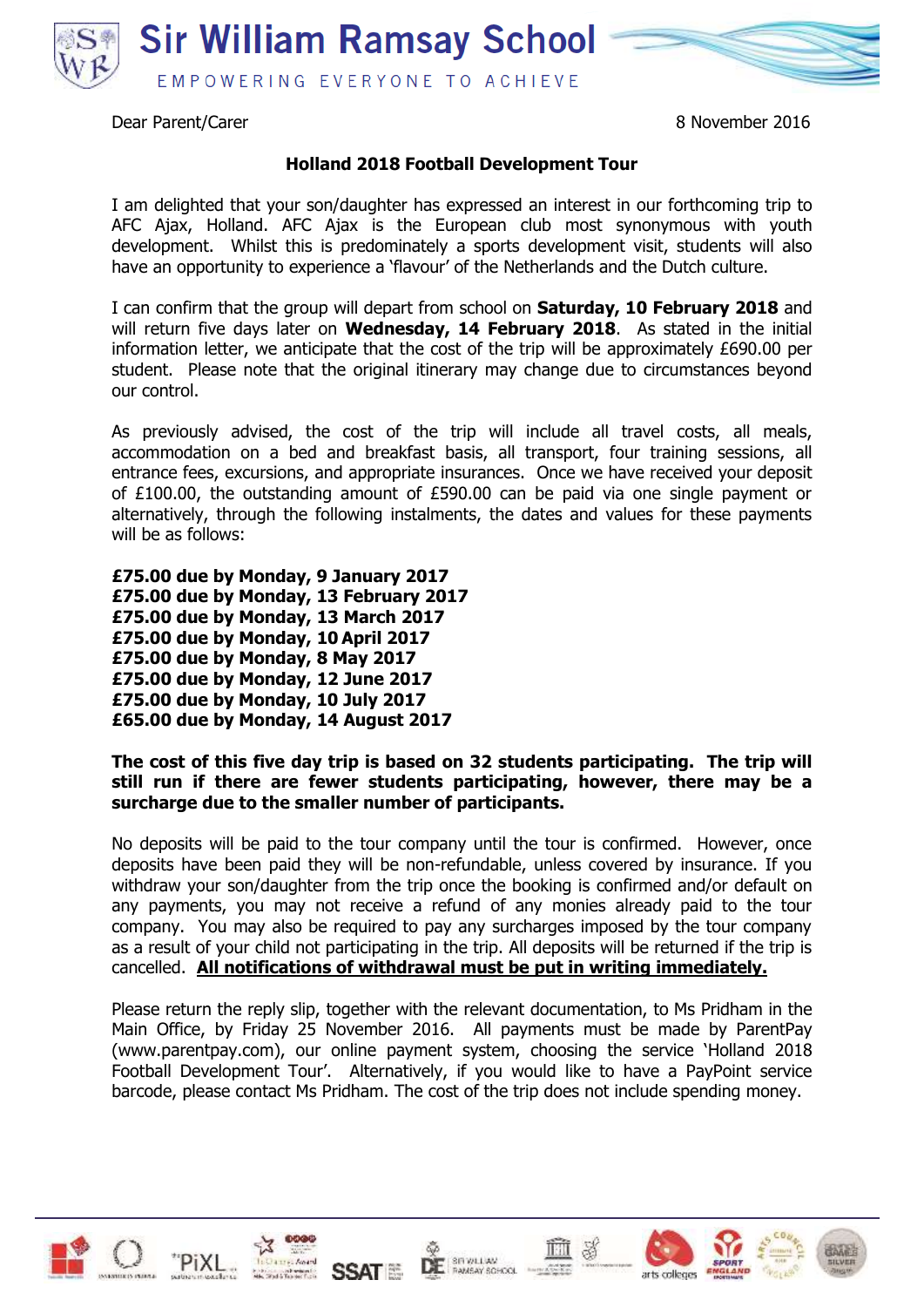Students must obtain a current passport and European Health Insurance Card**\***. Please ensure these documents will be valid for at least three months after our return date. **If your child has a non EU passport, please consult the Embassy of the Kingdom of the Netherlands to verify whether he/she will need a visa to enter Holland. If you need to apply for a passport or EHIC, please do so as soon as possible and inform us that you have done so. The EHIC can be ordered free of charge via**  <https://www.gov.uk/european-health-insurance-card> **.**

Here at Sir William Ramsay School we take students' welfare very seriously. For the safety of all students and staff, the school reserves the right to decline applications from students who may be unable to comply with the school's Code of Conduct. Any student, who gives cause for concern, regarding their behaviour, prior to our departure date, may be withdrawn from the trip. In such cases, the deposit is non-refundable, as are any monies already paid to the tour operator. The insurance does not cover such eventualities. Whilst on the trip all students must follow the school Code of Conduct; any students misbehaving in a way that puts themselves, or others at risk, will be dealt with severely upon our return.

It is parent/carers responsibility to ensure their son/daughter has sufficient emergency prescribed medication i.e. asthma pumps, epi/jext pens, for the duration of this trip. Unfortunately, failure to bring adequate, essential medication could result in your child being withdrawn from this trip.

Prior to departure, there will be a meeting at school for parents and participants. It is anticipated this meeting will take place at the beginning of January 2018. All parents and students must attend this meeting.

Students will have an opportunity to order a personalised souvenir kit nearer the time.

This is a wonderful opportunity for your son/daughter to learn some of the skills and techniques that have resulted in Ajax being recognised as one of the most successful European football clubs.

Should you have any concerns regarding this trip, please do not hesitate to contact me on the usual school telephone number.

Yours faithfully

## **Mr D Thomas Teacher of PE**

**\*** We will continue to process this documentation in the usual way, subject to changes regarding agreed access to the single market.